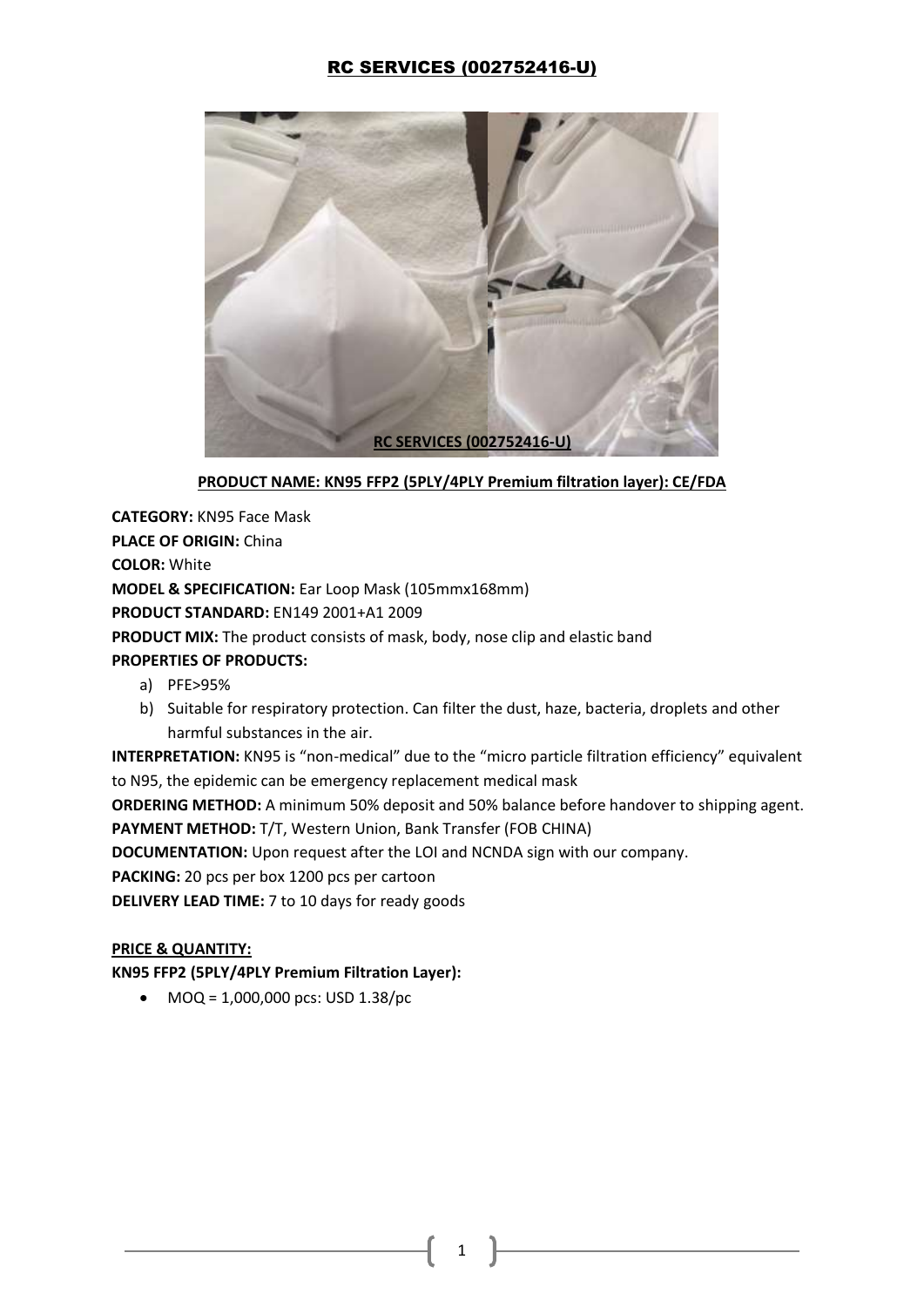# RC SERVICES (002752416-U)



**PRODUCT NAME: 3 ply Surgical Face Mask / Type IIR** 

**CATEGORY:** Surgical Medical Face Mask **PLACE OF ORIGIN:** China **COLOR:**

• Light Blue / Green (Depend on raw material availability) / White (Depend on raw material availability)

**MODEL & SPECIFICATION:** (175mmx95mm) Deviation +/- 5mm

## **PRODUCT STANDARD:** EN14683-2019 Type IIR

**CLASSIFICATION:** Class I, by rules of Annex IX, Council Directive 93/42/EEC

**PRODUCT MIX:** The product consists of mask body, mask belt, nose clip. The mask body is made of three layers of non-woven fabric, in which the outer and inner layers are non-woven and the middle layer is made of melt blown cloth.

## **PROPERTIES OF PRODUCTS:**

- a) Single-use medical face mask is a loose-fitting, disposable device that creates a physical barrier between the mouth and nose of wearer and potential contaminants in the immediate environment.
- b) Disposable surgical medical protective mask for medical personnel in medical institutions. Prevent viruses from patients from spreading to medical personnel with air or fluid, providing barrier protection.

**INTERPRETATION:** Applicable to disposable masks worn by clinical medical personnel during invasive operations and etc

**ORDERING METHOD:** A minimum 50% deposit and 50% balance before handover to shipping agent. **PAYMENT METHOD:** T/T, Western Union, Bank Transfer (FOB CHINA)

**DOCUMENTATION:** Upon request after the LOI and NCNDA sign with our company.

**PACKING:** 50 pcs per inner box 2500 pcs per cartoon

**DELIVERY LEAD TIME:** 7 to 10 days for ready goods

## **PRICE & QUANTITY:**

## **3 ply - Surgical Face Mask / Type IIR**

• MOQ =  $1,000,000$  pcs: USD 0.62/pc

## **3 ply - Surgical Face Mask / Normal EN14689-2019**

•  $MOQ = 1,000,000$  pcs: USD 0.58/pc

2